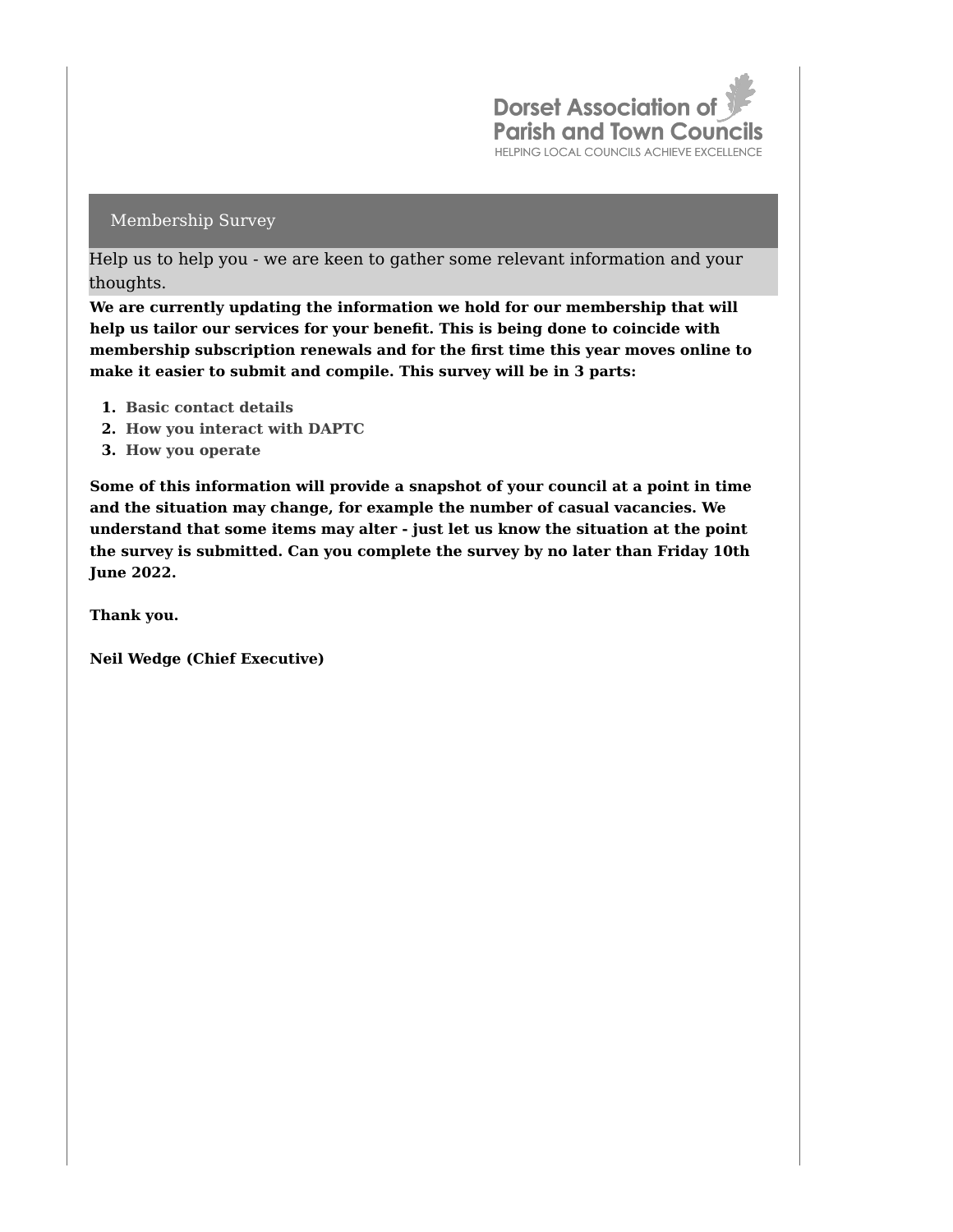

## Section 1 - Basic contact details

**This section is to keep our contact details for you right up to date.**

\* 1. Tell us the current contact details for council

| <b>Council Name</b>        |  |
|----------------------------|--|
| <b>Address</b>             |  |
| <b>Address 2</b>           |  |
| <b>Town / Village Name</b> |  |
| County                     |  |
| <b>Postal Code</b>         |  |
| <b>Main Email Address</b>  |  |
| <b>Telephone Number</b>    |  |

#### \* 2. Can you tell us the contact details for the Clerk?

| <b>Clerk's Name</b>                       |  |
|-------------------------------------------|--|
| Clerk's Email (if<br>different to council |  |
| email account)                            |  |
| <b>Phone Number (if)</b>                  |  |
| different to council                      |  |
| telephone number)                         |  |

\* 3. Can you let us know the name of your Chair for 2022/23?

| <b>Name of Chair</b> |  |
|----------------------|--|
| <b>Email Address</b> |  |
| <b>Phone Number</b>  |  |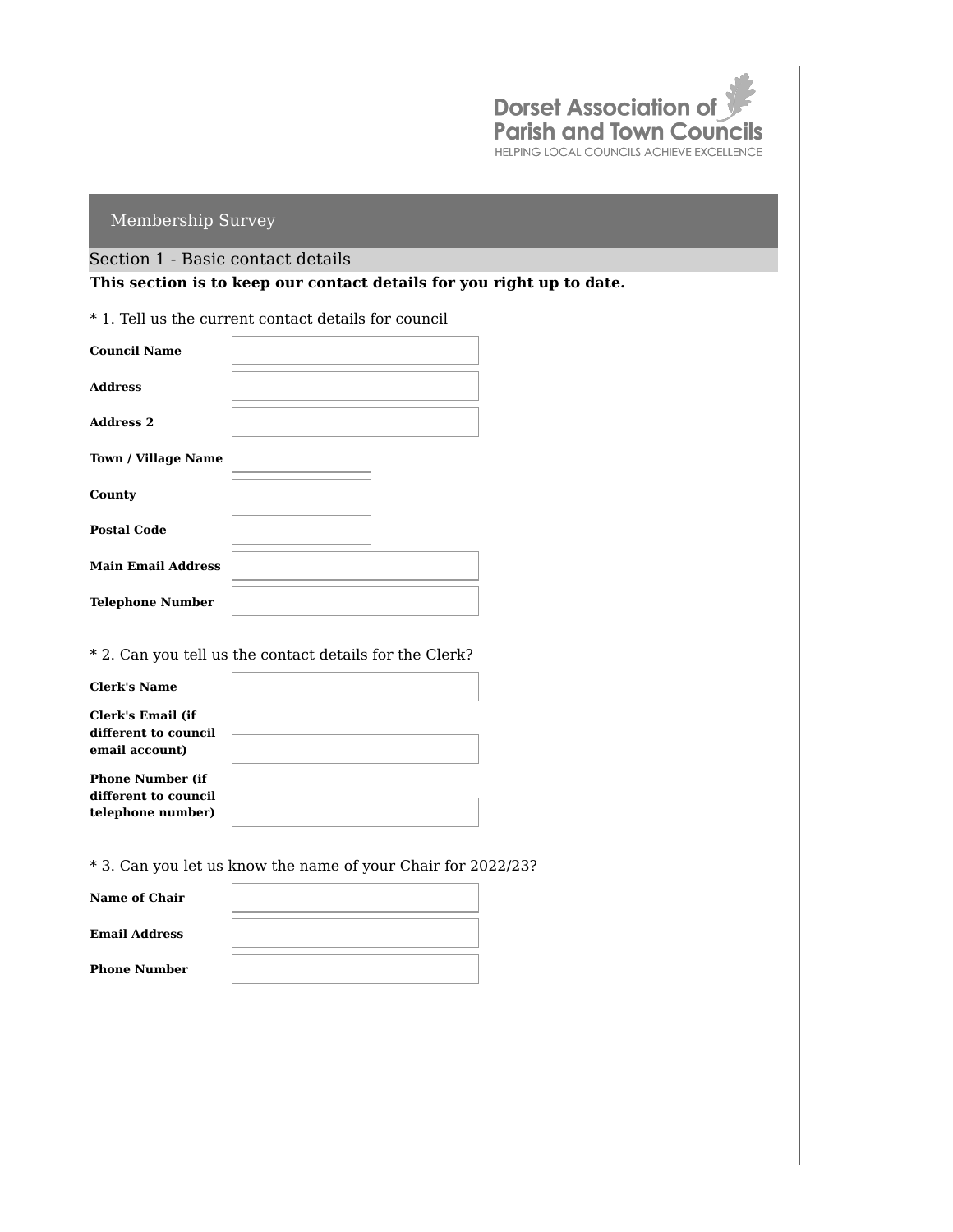\* 4. Can you tell us what arrangements are in place for the role of Responsible Financial Officer (RFO) at your council? *Tick the box that applies and fill in the name and email details below.*

The Clerk also holds the position of RFO

Another colleague undertakes the RFO role

The Clerk holds the position of RFO and we have a Finance Officer/Manager

\* 5. Can you tell us the contact details for the Responsible Financial Officer or Finance Officer? *Please add 'RFO' or 'Finance Officer' in brackets after their name.*

| Name of RFO or             |  |
|----------------------------|--|
| <b>Finance Officer (if</b> |  |
| the Clerk is also the      |  |
| RFO)                       |  |
| <b>RFO</b> or Finance      |  |
| <b>Officer Email</b>       |  |
| <b>Address</b>             |  |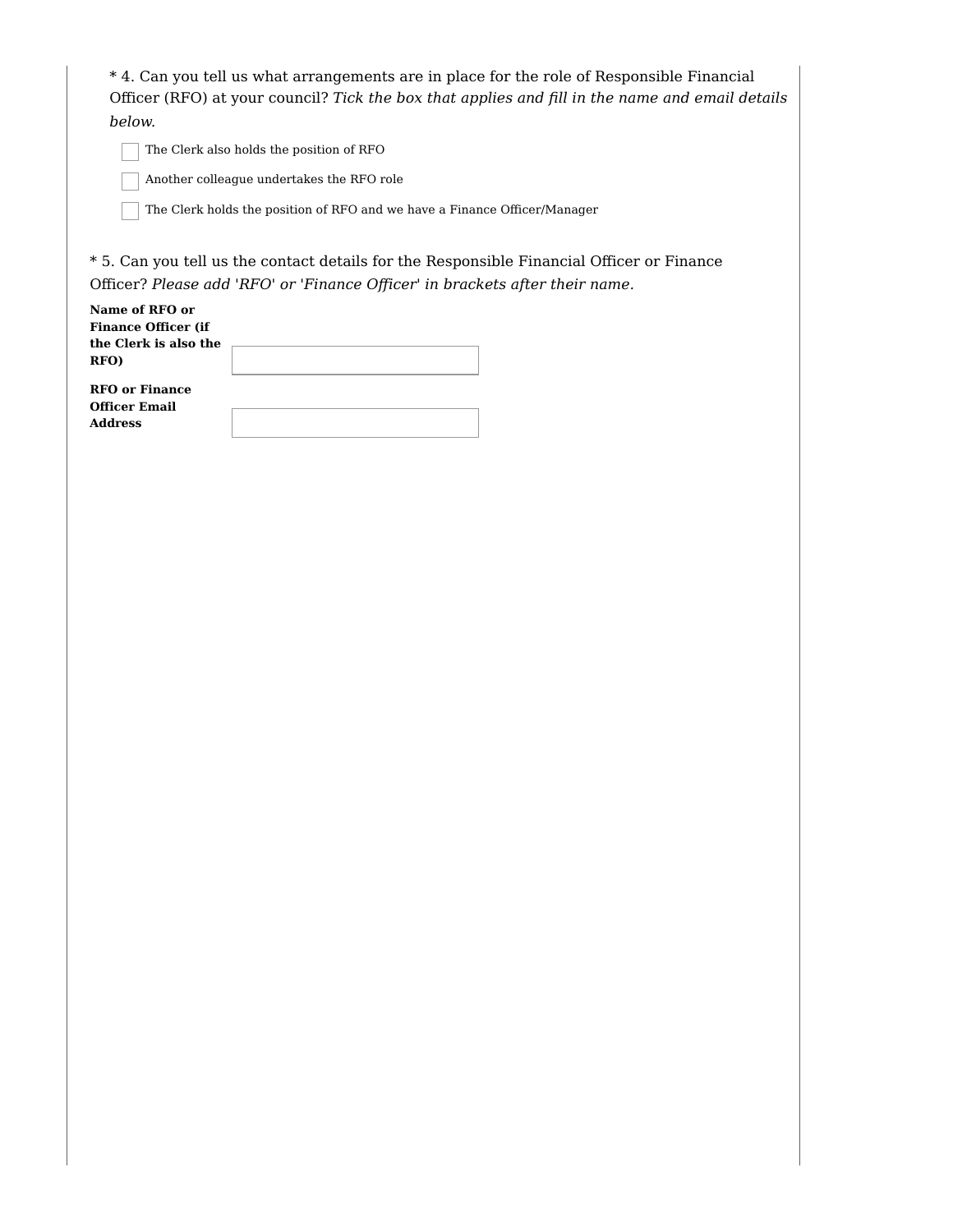

## Section 2 - How you interact with DAPTC

**This is to ensure we can keep you informed and also your DAPTC Representative.**

\* 6. Have you appointed a DAPTC Representative to attend area committees for your council? (some of you may appoint two)

Yes No

7. If you answered 'yes' to the last question tell us your DAPTC Representative's name and contact email address please.

| <b>DAPTC</b>         |  |
|----------------------|--|
| Representative       |  |
| <b>Name</b>          |  |
| <b>DAPTC</b>         |  |
| Representative's     |  |
| <b>Email Address</b> |  |
|                      |  |

8. If you have more than one DAPTC Representative please add their name and contact email address.

| <b>DAPTC</b>                 |  |
|------------------------------|--|
| Representative               |  |
| Name                         |  |
|                              |  |
| $\sim$ 200 $\sim$ 200 $\sim$ |  |

**DAPTC Representative's Email Address**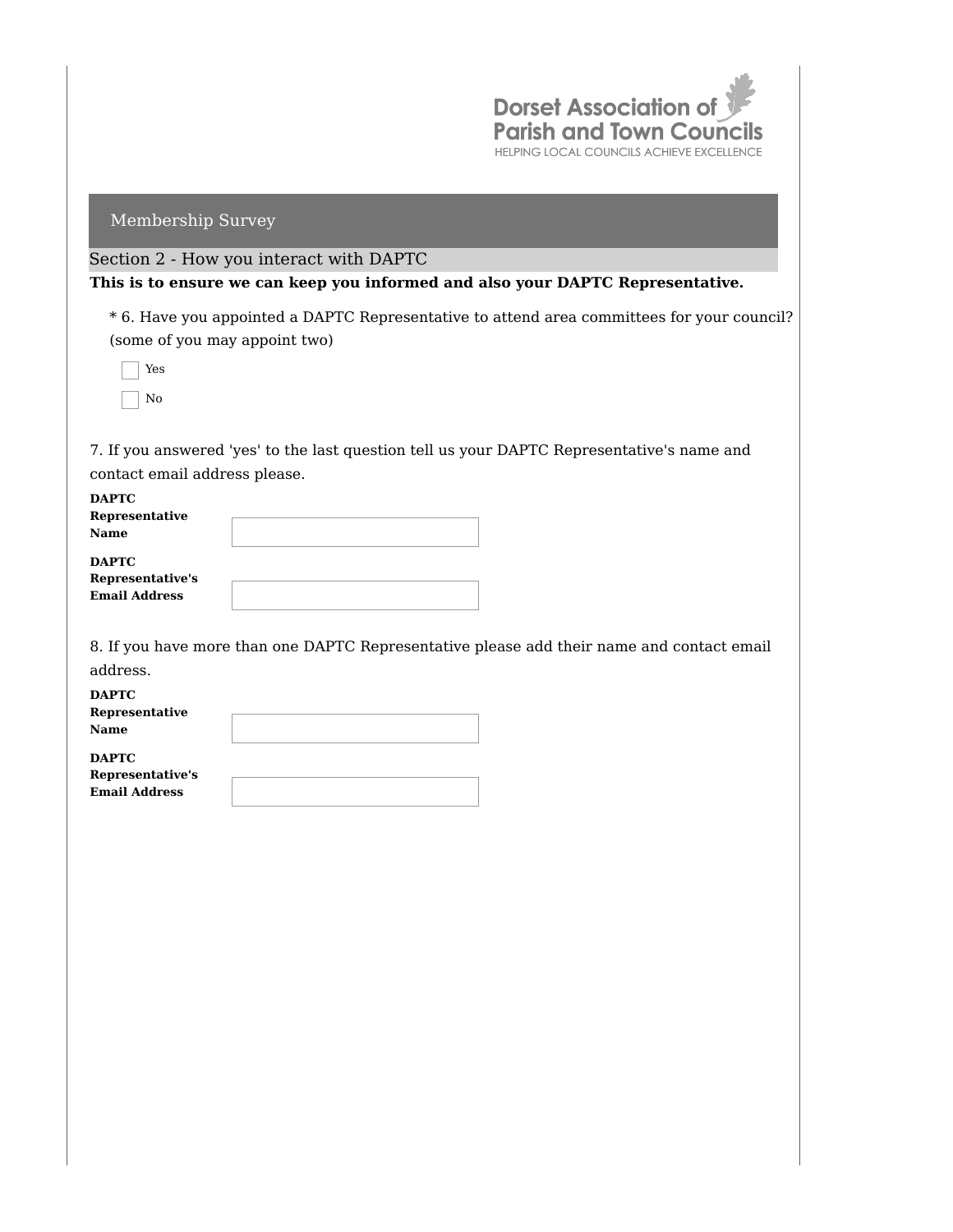

#### Section 3 - How you operate

**This information will help us develop communications and training between elections and in the lead up to the next election in 2024.**

\* 9. If every councillor position on your council was filled, how many councillors in total would you have?

### \* 10. How many casual vacancies at the point of completing this survey do you have?

| None        |
|-------------|
| 1           |
| 2           |
| 3           |
| 4           |
| 5           |
| More than 5 |

\* 11. How many employees does your council currently have? *- just tell us the headcount rather than whether these are full or part-time.*

0 - currently we have a vacancy for our only employee 1 2 3 4 5 6 to 10 10 to 20 21 plus

\* 12. Do you have a qualified Clerk currently in post? - degree level sector qualification or SLCC CiLCA.

Yes No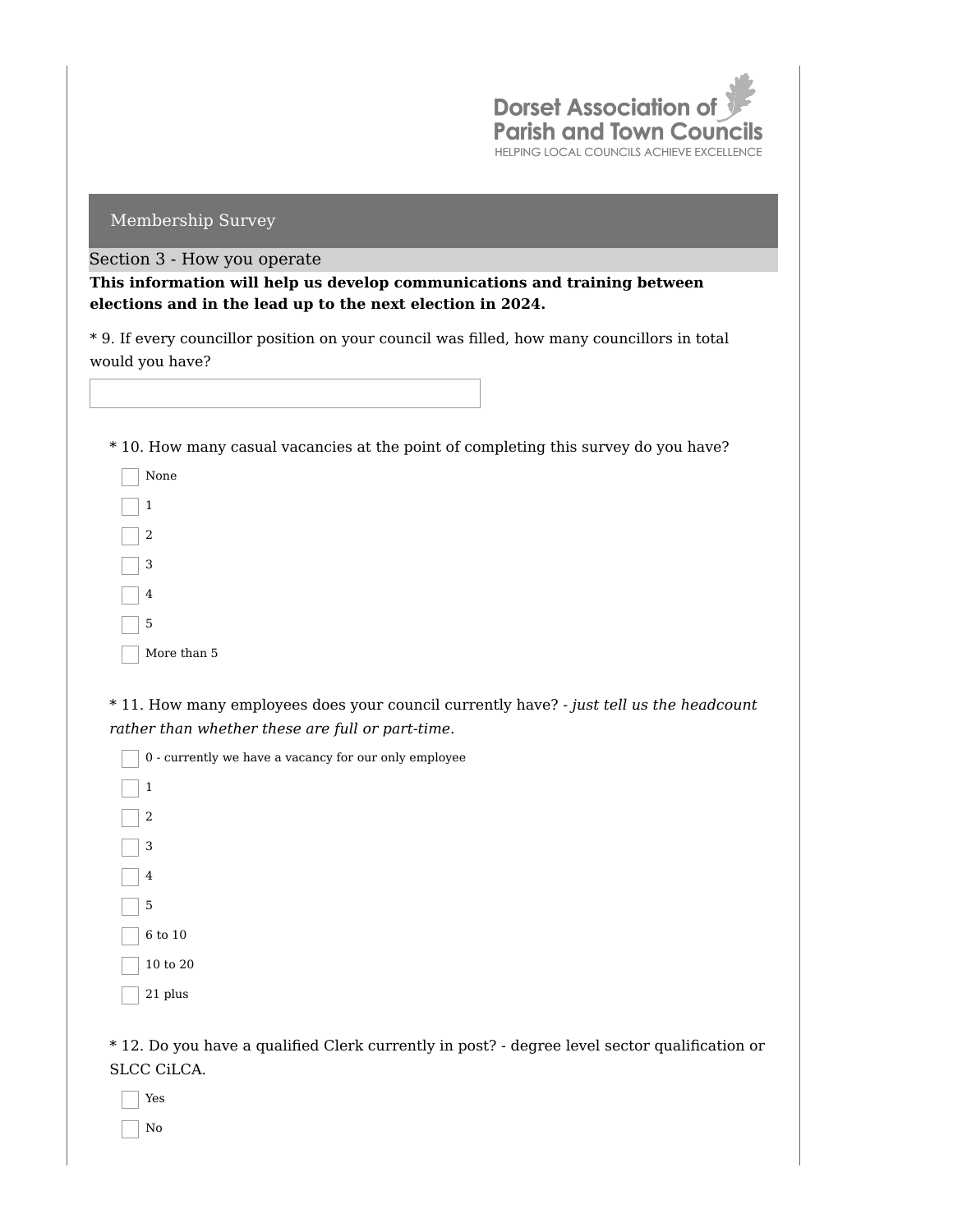| *13. Which of the following statements best describes what happens at your council in                                                                            |
|------------------------------------------------------------------------------------------------------------------------------------------------------------------|
| relation to contracts of employment and performance reviews or appraisals?                                                                                       |
| Neither myself nor any of my colleagues have a contract of employment or annual appraisal.                                                                       |
| Neither myself nor any of my colleagues have a contract of employment, but do receive an annual appraisal<br>of my/our performance.                              |
| Both myself and my colleagues have a contract of employment and we get an annual appraisal of our<br>performance.                                                |
| I do not have a contract of employment or receive an annual appraisal of my performance.                                                                         |
| I do not have a contract of employment, but I do get an annual appraisal of my performance.                                                                      |
| I have a contract of employment and get an annual appraisal of my performance.                                                                                   |
| Please let us know the circumstances if none of the above apply:                                                                                                 |
|                                                                                                                                                                  |
|                                                                                                                                                                  |
| *14. Which of the following statements best describes what happens at your council in                                                                            |
| relation to annual pay increments for employees?                                                                                                                 |
| We await the annual pay award for the sector and then adopt that award and if necessary backdate the<br>payments.                                                |
| We have an approach to an annual pay award or cost of living increase that council applies each year and<br>does not rely on the national award being published. |
| We have no cost of living pay award process in place and our employee(s) pay remains static.                                                                     |
| If none of the above, please let us know what your council does:                                                                                                 |
|                                                                                                                                                                  |
|                                                                                                                                                                  |
| *15. What best describes the approach taken at your council for managing the relationship                                                                        |
| between employee(s) and elected members?                                                                                                                         |
| This is done by the Chair and/or Vice Chair of Council                                                                                                           |
| This is done by Staffing or Personnel Committee                                                                                                                  |
| This is done by nominated elected members of Council                                                                                                             |
| If none of the above, please provide some details:                                                                                                               |
|                                                                                                                                                                  |
|                                                                                                                                                                  |
| * 16. Have your council resolved to adopt The General Power of Competence?                                                                                       |
| Yes                                                                                                                                                              |
| No                                                                                                                                                               |
|                                                                                                                                                                  |
|                                                                                                                                                                  |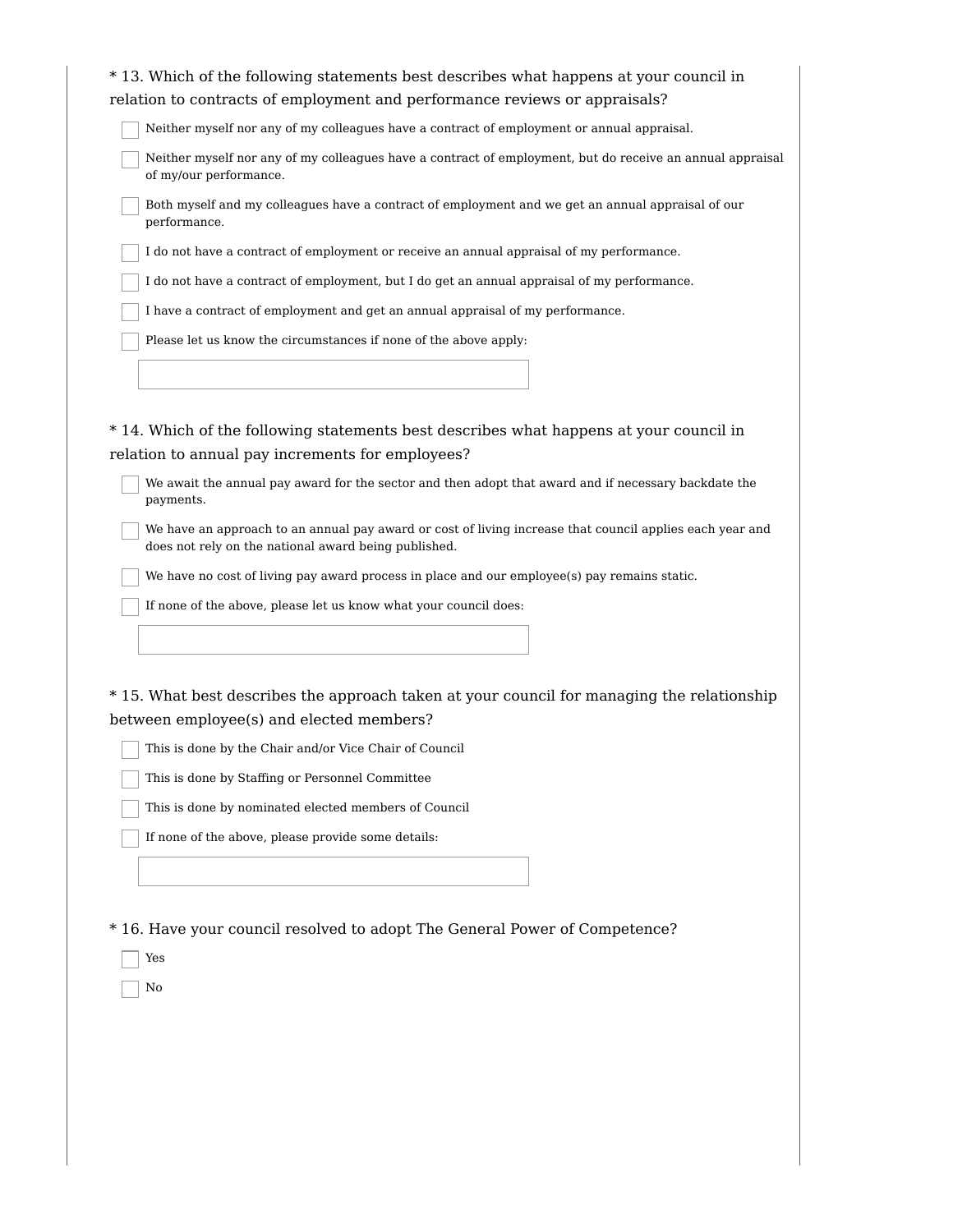| to Neighbourhood Plans?                                                                                                                                                       | *17. Which of the following statements best summarises your council's situation with regard                                                                                                                                                                                                                                                     |
|-------------------------------------------------------------------------------------------------------------------------------------------------------------------------------|-------------------------------------------------------------------------------------------------------------------------------------------------------------------------------------------------------------------------------------------------------------------------------------------------------------------------------------------------|
|                                                                                                                                                                               | We do not have nor are likely to have a Neighbourhood Plan in the near future.                                                                                                                                                                                                                                                                  |
|                                                                                                                                                                               | We are currently considering whether to embark on a Neighbourhood Plan.                                                                                                                                                                                                                                                                         |
| Authority.                                                                                                                                                                    | We have a Neighbourhood Plan being developed but it is not yet 'made' and approved by our Unitary                                                                                                                                                                                                                                               |
|                                                                                                                                                                               | We have a Neighbourhood Plan that is 'made' and approved by our Unitary Authority.                                                                                                                                                                                                                                                              |
| refreshing that 'made' plan.                                                                                                                                                  | We have a Neighbourhood Plan that is 'made' and approved by our Unitary Authority and we are currently                                                                                                                                                                                                                                          |
|                                                                                                                                                                               | * 18. NALC accredit councils under the Local Council Award Scheme - which of the following                                                                                                                                                                                                                                                      |
|                                                                                                                                                                               | statements most closely describes your council?                                                                                                                                                                                                                                                                                                 |
|                                                                                                                                                                               | We are not accredited under the Local Council Award Scheme and are not likely to seek accreditation                                                                                                                                                                                                                                             |
|                                                                                                                                                                               | We are not accredited under the Local Council Award Scheme but may consider doing so                                                                                                                                                                                                                                                            |
|                                                                                                                                                                               | We are accredited under the Local Council Award Scheme - Quality Gold                                                                                                                                                                                                                                                                           |
|                                                                                                                                                                               | We are accredited under the Local Council Award Scheme - Quality                                                                                                                                                                                                                                                                                |
|                                                                                                                                                                               | We are accredited under the Local Council Award Scheme - Foundation                                                                                                                                                                                                                                                                             |
| Name of your<br><b>Internal Auditor</b><br><b>Company Name if</b><br><b>Applicable</b><br><b>Internal Auditor</b><br><b>Email Address</b><br>following regimes you fall into? | * 19. Can you tell us the name of your Internal Auditor please?<br>20. Parish & Town Councils Only - From an audit perspective can you tell us which of the                                                                                                                                                                                     |
|                                                                                                                                                                               | AGAR Form 1 - parish councils with no financial activity                                                                                                                                                                                                                                                                                        |
|                                                                                                                                                                               | AGAR Form 2 - parish and town councils where an exemption is being sought with financial activity                                                                                                                                                                                                                                               |
|                                                                                                                                                                               | AGAR Form 3 - parish and town councils where they are subject to a limited assurance review                                                                                                                                                                                                                                                     |
| regimes you fall into?                                                                                                                                                        | 21. Parish Meetings Only - From an audit perspective can you tell us which of the following<br>AGAR Form 1PM - parish meetings with no financial activity<br>AGAR Form 2PM - parish meetings where an exemption is being sought with financial activity<br>AGAR Form 3PM - parish meetings where they are subject to a limited assurance review |
|                                                                                                                                                                               |                                                                                                                                                                                                                                                                                                                                                 |